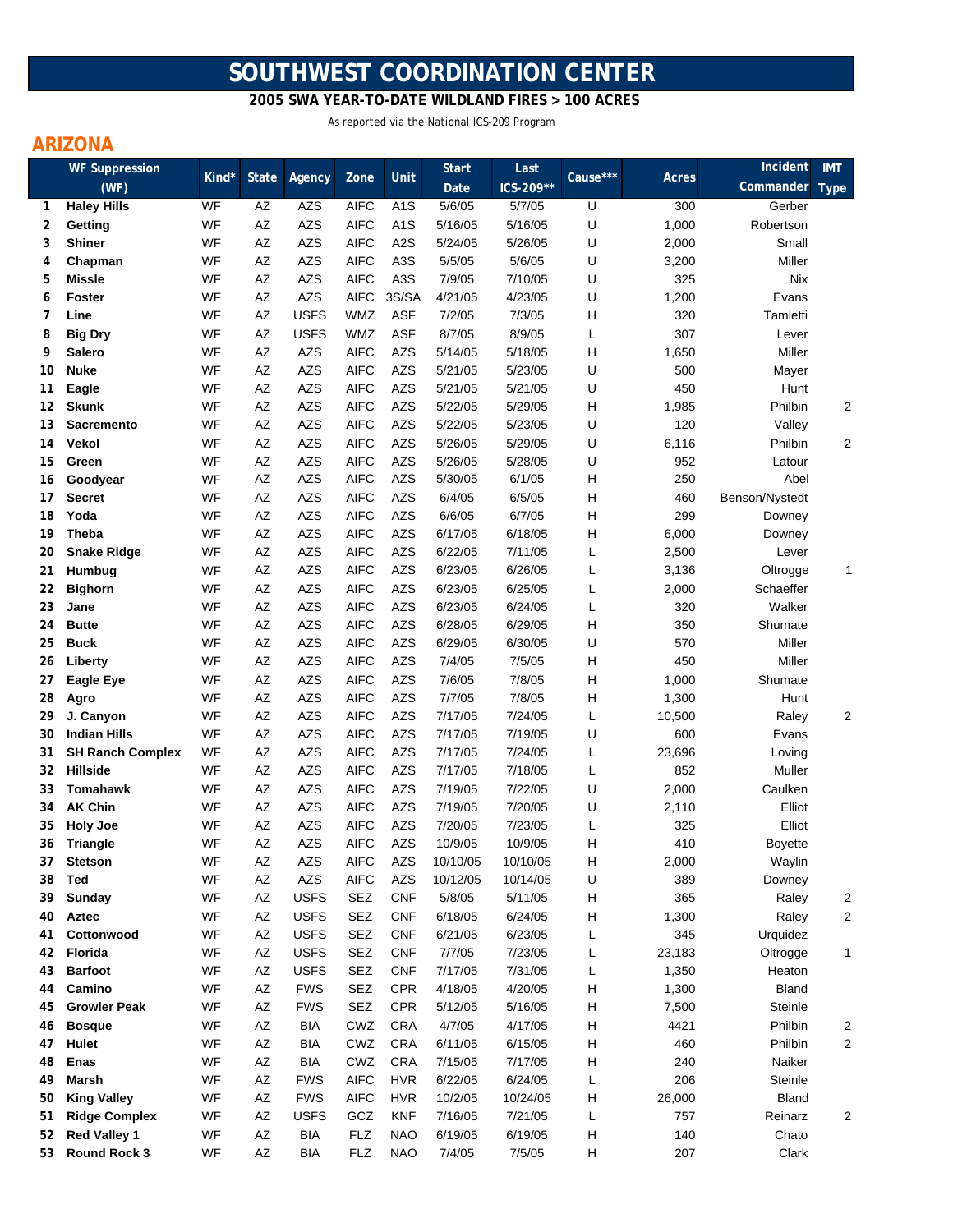| 54 | Sawmill 2                 | WF | AZ                     | BIA         | <b>FLZ</b>                | <b>NAO</b> | 7/5/05   | 7/7/05    | Н | 150     | Willetto       |                         |
|----|---------------------------|----|------------------------|-------------|---------------------------|------------|----------|-----------|---|---------|----------------|-------------------------|
| 55 | <b>Fluted Rock</b>        | WF | AZ                     | <b>BIA</b>  | <b>FLZ</b>                | <b>NAO</b> | 7/8/05   | 7/12/05   | Г | 227     | Willetto       |                         |
| 56 | <b>Oatman Flat</b>        | WF | AZ                     | <b>BLM</b>  | <b>AIFC</b>               | PHD        | 4/9/05   | 4/10/05   | U | 125     | Terry          |                         |
| 57 | 2000                      | WF | AZ                     | <b>BLM</b>  | <b>AIFC</b>               | PHD        | 5/13/05  | 5/15/05   | н | 1,934   | McGee          |                         |
| 58 | <b>Vulture</b>            | WF | AZ                     | <b>BLM</b>  | <b>AIFC</b>               | PHD        | 5/15/05  | 5/16/05   | U | 450     | Hartman        |                         |
| 59 | <b>Top</b>                | WF | AZ                     | <b>AZS</b>  | <b>AIFC</b>               | PHD        | 5/22/05  | 5/24/05   | U | 250     | Mueller        |                         |
| 60 | Goldwater                 | WF | AZ                     | <b>BLM</b>  | <b>AIFC</b>               | PHD        | 6/17/05  | 6/25/05   | н | 58,536  | Humphrey       |                         |
| 61 | <b>Sunset Point</b>       | WF | AZ                     | <b>BLM</b>  | <b>AIFC</b>               | PHD        | 6/20/05  | 6/23/05   | н | 6,847   | Roads          |                         |
| 62 | <b>Perkins Complex</b>    | WF | AZ                     | <b>BLM</b>  | <b>AIFC</b>               | PHD        | 6/22/05  | 6/27/05   | ı | 21,600  | Reinarz        | $\overline{\mathbf{c}}$ |
| 63 | Drain                     | WF | AZ                     | <b>BLM</b>  | <b>AIFC</b>               | PHD        | 6/23/05  | 6/25/05   | L | 600     | Walker         |                         |
| 64 | <b>Sand Tank Complex</b>  | WF | AZ                     | <b>BLM</b>  | <b>AIFC</b>               | PHD        | 6/29/05  | 7/4/05    | Н | 17,131  | Acuna          |                         |
| 65 | Home                      | WF | AZ                     | <b>BLM</b>  | <b>AIFC</b>               | PHD        | 6/30/05  | 7/5/05    | н | 1,616   | Acuna          |                         |
| 66 | <b>Tracks</b>             | WF | AZ                     | <b>BLM</b>  | <b>AIFC</b>               | PHD        | 7/3/05   | 7/5/05    | н | 5,300   | Ets Hokin      |                         |
| 67 | Crater                    | WF | AZ                     | <b>BLM</b>  | <b>AIFC</b>               | PHD        | 7/12/05  | 7/16/05   | U | 900     | Kirkendall     |                         |
| 68 | <b>Black Shoe</b>         | WF | AZ                     | <b>BLM</b>  | <b>AIFC</b>               | PHD        | 7/17/05  | 7/17/05   | L | 400     | <b>Behrens</b> |                         |
| 69 | <b>Twin Mills</b>         | WF | AZ                     | <b>BLM</b>  | <b>AIFC</b>               | PHD        | 7/22/05  | 7/27/05   | L | 11,967  | Philbin        | 2                       |
| 70 | <b>Expo</b>               | WF | AZ                     | <b>BLM</b>  | <b>AIFC</b>               | PHD        | 7/30/05  | 7/31/05   | L | 240     | Brown          |                         |
| 71 | <b>Expo</b>               | WF | AZ                     | <b>BLM</b>  | <b>AIFC</b>               | PHD        | 7/30/05  | 7/31/05   | L | 100     | <b>Boyette</b> |                         |
| 72 | Double L                  | WF | AZ                     | <b>BLM</b>  | <b>AIFC</b>               | PHD        | 7/30/05  | 8/1/05    | L | 312     | Fraiser        |                         |
| 73 | <b>Painted Rock</b>       | WF | AZ                     | <b>BLM</b>  | <b>AIFC</b>               | PHD        | 8/5/05   | 3/17/02   | U | 650     | Fernandez      |                         |
| 74 | Guacamole                 | WF | AZ                     | <b>BLM</b>  | <b>AIFC</b>               | PHD        | 8/7/05   | 8/10/05   | L | 2,600   | Fernandez      |                         |
| 75 | Hopper                    | WF | AZ                     | <b>BLM</b>  | <b>AIFC</b>               | PHD        | 8/7/05   | 8/9/05    | L | 720     | Kemp           |                         |
| 76 | <b>Dobbins 2</b>          | WF | AZ                     | <b>BIA</b>  | CWZ                       | <b>PMA</b> | 5/10/05  | 5/11/05   | н | 488     | Tate           |                         |
| 77 | <b>West Estrella</b>      | WF | AZ                     | BIA         | CWZ                       | <b>PMA</b> | 6/29/05  | 7/3/05    | н | 300     | Lee            |                         |
| 78 | Cruz <sub>2</sub>         | WF | AZ                     | BIA         | CWZ                       | <b>PMA</b> | 8/28/05  | 8/30/05   | Н | 480     | Lee            |                         |
| 79 | <b>Butte</b>              | WF | AZ                     | <b>USFS</b> | CWZ                       | <b>PNF</b> | 7/16/05  | 7/21/05   | L | 7,962   | Philbin        | 2                       |
| 80 | <b>Sycamore</b>           | WF | AZ                     | <b>USFS</b> | CWZ                       | <b>PNF</b> | 8/4/05   | 8/11/05   | Г | 2,000   | Sciacca        |                         |
| 81 | <b>Empire</b>             | WF | AZ                     | <b>BLM</b>  | <b>SEZ</b>                | SAD        | 7/7/05   | 7/9/05    | U | 659     | Hoyt           |                         |
| 82 | <b>Saddle</b>             | WF | AZ                     | <b>BIA</b>  | <b>SEZ</b>                | <b>SCA</b> | 6/23/05  | 6/24/05   | L | 1,000   | Henry          |                         |
| 83 | <b>Bear</b>               | WF | AZ                     | BIA         | <b>SEZ</b>                | <b>SCA</b> | 7/8/05   | 7/28/05   | L | 1,000   | Smith          | 2                       |
| 84 | <b>Dude</b>               | WF | AZ                     | BIA         | <b>SEZ</b>                | <b>SCA</b> | 7/10/05  | 7/12/05   | Н | 228     | Key            |                         |
| 85 | <b>Dick Canyon</b>        | WF | AZ                     | BIA         | <b>SEZ</b>                | <b>SCA</b> | 7/19/05  | 7/19/05   | L | 450     | Thompson       |                         |
| 86 | Hindu                     | WF | AZ                     | BIA         | GCZ                       | <b>TCA</b> | 6/23/05  | 7/5/05    | L | 1,000   | Quasula        |                         |
| 87 | <b>Matuck</b>             | WF | AZ                     | BIA         | GCZ                       | <b>TCA</b> | 6/24/05  | 6/30/05   | L | 888     | Quasula        |                         |
| 88 | <b>Plain Tank</b>         | WF | AZ                     | BIA         | GCZ                       | <b>TCA</b> | 6/24/05  | 6/27/05   | L | 398     | Quasula        |                         |
| 89 | <b>Clay Tank</b>          | WF | AZ                     | <b>BIA</b>  | GCZ                       | <b>TCA</b> | 7/19/05  | 7/26/05   | L | 3,100   | Quasula        |                         |
| 90 | Jeff                      | WF | AZ                     | <b>BIA</b>  | GCZ                       | <b>TCA</b> | 7/20/05  | 7/26/05   | L | 3,578   | Quasula        |                         |
| 91 | <b>Diamond</b>            | WF | AZ                     | <b>BIA</b>  | GCZ                       | <b>TCA</b> | 7/21/05  | <b>NR</b> | L | 1,200   | Quasula        |                         |
| 92 | St. Clair                 | WF | $\mathsf{A}\mathsf{Z}$ | <b>USFS</b> | ${\sf C} {\sf W} {\sf Z}$ | <b>TNF</b> | 5/13/05  | 5/15/05   | Н | 1,218   | Gesser         |                         |
| 93 | <b>Bart</b>               | WF | AZ                     | <b>USFS</b> | CWZ                       | <b>TNF</b> | 5/15/05  | 5/22/05   | н | 14,534  | Philbin        | 2                       |
| 94 | <b>Memorial</b>           | WF | AZ                     | <b>USFS</b> | CWZ                       | <b>TNF</b> | 5/30/05  | 5/31/05   | н | 650     | Sinclair       |                         |
| 95 | <b>Cave Creek Complex</b> | WF | AZ                     | <b>USFS</b> | CWZ                       | <b>TNF</b> | 6/21/05  | 7/11/05   | L | 248,310 | Whitney        | 1                       |
| 96 | <b>Three</b>              | WF | AZ                     | <b>USFS</b> | CWZ                       | <b>TNF</b> | 6/21/05  | 6/29/05   | L | 19,370  | Philbin        | 2                       |
| 97 | <b>Boulder</b>            | WF | AZ                     | <b>USFS</b> | CWZ                       | <b>TNF</b> | 6/23/05  | 6/25/05   | L | 250     | Allred         |                         |
| 98 | Zane                      | WF | AZ                     | <b>USFS</b> | CWZ                       | <b>TNF</b> | 6/24/05  | 6/25/05   | L | 225     | Lineback       | 2                       |
| 99 | Ghost                     | WF | AZ                     | <b>USFS</b> | CWZ                       | TNF        | 6/29/05  | 6/30/05   | н | 550     | Vero           |                         |
|    | 100 Edge Complex          | WF | AZ                     | <b>USFS</b> | CWZ                       | TNF        | 7/15/05  | 7/24/05   | Г | 71,625  | Lineback       | 2                       |
|    | 101 Mesquite              | WF | AZ                     | <b>USFS</b> | CWZ                       | <b>TNF</b> | 7/15/05  | 7/16/05   | н | 475     | Wells          |                         |
|    | 102 Oak                   | WF | AZ                     | <b>USFS</b> | CWZ                       | <b>TNF</b> | 7/16/05  | 7/20/05   | Г | 1,400   | Beal           |                         |
|    | 103 Valentine             | WF | AZ                     | <b>USFS</b> | CWZ                       | TNF        | 7/16/05  | 7/7/19    | L |         | Kerr           |                         |
|    | 104 Salome                | WF | AZ                     | <b>USFS</b> | CWZ                       | TNF        | 7/17/05  | 7/20/05   | L | 440     | Minturn        |                         |
|    | 105 Salome                | WF | AZ                     | <b>USFS</b> | CWZ                       | <b>TNF</b> | 7/17/05  | 7/20/05   | L | 440     | Minturn        |                         |
|    | 106 Greenback             | WF | AZ                     | <b>USFS</b> | CWZ                       | TNF        | 7/17/05  | 7/25/05   | L | 850     | Unstaffed      |                         |
|    | 107 Black                 | WF | AZ                     | <b>USFS</b> | CWZ                       | <b>TNF</b> | 7/17/05  | <b>NR</b> | L | 200     | Unstaffed      |                         |
|    | 108 Peachville            | WF | AZ                     | <b>USFS</b> | CWZ                       | <b>TNF</b> | 7/18/05  | 7/28/05   | L | 9,750   | Arthur         |                         |
|    | 109 Two Bar               | WF | AZ                     | <b>USFS</b> | CWZ                       | <b>TNF</b> | 7/18/05  | 7/25/05   | Г | 2,100   | Unstaffed      |                         |
|    | 110 Henderson             | WF | AZ                     | <b>USFS</b> | CWZ                       | <b>TNF</b> | 8/19/05  | 9/1/05    | Г | 800     | Behrens        |                         |
|    | 111 Promontory            | WF | AZ                     | <b>USFS</b> | CWZ                       | <b>TNF</b> | 11/20/05 | 11/25/05  | н | 310     | Rick           |                         |
|    | 112 Hidden                | WF | AZ                     | <b>BLM</b>  | CWZ                       | <b>YUD</b> | 2/27/05  | 3/1/05    | L | 325     | Daniels        |                         |
|    | 113 Brenda                | WF | AZ                     | <b>BLM</b>  | CWZ                       | <b>YUD</b> | 5/5/05   | 5/25/05   | н | 450     | Daniels        |                         |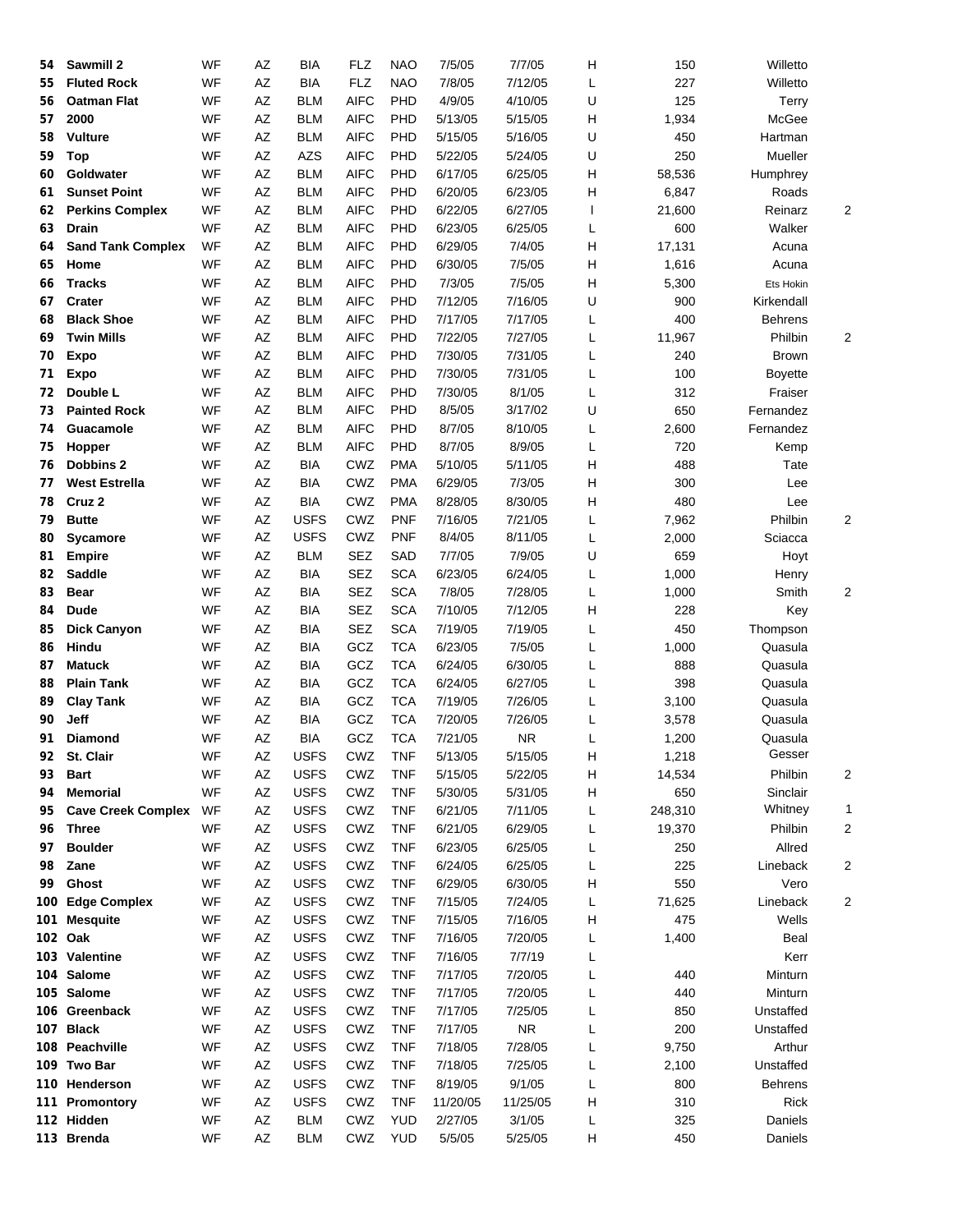#### **681,374 ARIZONA WILDLAND FIRES >100 ACRES**

|     | <b>Wildland Fire Use</b>          |            |           |             |            |            |          |                                      |   |        |                 |                |
|-----|-----------------------------------|------------|-----------|-------------|------------|------------|----------|--------------------------------------|---|--------|-----------------|----------------|
|     | (WFU)                             |            |           |             |            |            |          |                                      |   |        |                 |                |
|     | 114 Sunflower (Confine)           | <b>WFC</b> | AZ        | <b>USFS</b> | <b>WMZ</b> | <b>ASF</b> | 7/8/05   | 7/16/05                              |   | 400    | Lever           |                |
| 115 | <b>Wahoo (Confine)</b>            | <b>WFC</b> | AZ        | <b>USFS</b> | GLZ        | <b>GNF</b> | 7/9/05   | 7/21/05                              |   | 400    | Sullivan        |                |
| 116 | <b>Tater</b>                      | <b>WFC</b> | AZ        | <b>USFS</b> | <b>FLZ</b> | <b>COF</b> | 11/19/05 | 12/5/05                              | H | 150    | Thumm           |                |
|     | 117 Tuweep WFU                    | WFU        | AZ        | <b>NPS</b>  | GCZ        | <b>GCP</b> | 6/11/05  | 6/16/05                              | L |        |                 |                |
| 118 | <b>Dragon Complex</b>             | WFU        | AZ        | <b>NPS</b>  | GCZ        | <b>GCP</b> | 6/22/05  | 12/8/05                              |   | 8,011  | Cones FUMT      |                |
| 119 | <b>Mudersbach WFU</b>             | <b>WFU</b> | AZ        | <b>USFS</b> | GCZ        | <b>KNF</b> | 6/23/05  | 9/5/05                               |   | 7,141  | <b>Mills</b>    |                |
| 120 | <b>North-Skinner WFU</b>          | WFU        | AZ        | <b>USFS</b> | GCZ        | <b>KNF</b> | 6/27/05  | 9/5/05                               |   | 1,364  | Mills           |                |
| 121 | <b>Miles WFU</b>                  | WFU        | AZ        | <b>USFS</b> | <b>CWZ</b> | <b>TNF</b> | 7/19/05  | 7/25/05                              |   | 1,056  | <b>Sites</b>    |                |
| 122 | Tank                              | <b>WFU</b> | AZ        | <b>USFS</b> | GCZ        | <b>KNF</b> | 8/8/05   | 10/31/05                             |   | 121    | Kleindienst     |                |
| 123 | <b>Rocky Tank</b>                 | <b>WFU</b> | AZ        | <b>BIA</b>  | <b>SEZ</b> | <b>SCA</b> | 8/21/05  | 8/25/05                              |   | 3,680  | Martin          |                |
|     |                                   |            |           |             |            |            |          | ARIZONA WILDLAND FIRE USE >100 ACRES |   | 22,323 |                 |                |
|     | <b>BLM-Arizona Strip District</b> |            |           |             |            |            |          |                                      |   |        |                 |                |
| 124 | <b>Last Chance</b>                | <b>WF</b>  | <b>AZ</b> | <b>BLM</b>  |            | <b>ASD</b> | 6/23/05  | 6/29/05                              | L | 15,000 | <b>McBath</b>   |                |
| 125 | <b>Mt Bangs Complex</b>           | <b>WF</b>  | AZ        | <b>BLM</b>  |            | <b>ASD</b> | 6/24/05  | 8/1/05                               | L | 29,593 | <b>Blume</b>    | 2              |
| 126 | <b>Tweedy Point</b>               | <b>WF</b>  | <b>AZ</b> | <b>BLM</b>  |            | <b>ASD</b> | 6/28/05  | 7/27/05                              | L | 35,639 | <b>Thomas</b>   | $\overline{2}$ |
| 127 | <b>BUZZARD</b>                    | <b>WF</b>  | <b>AZ</b> | <b>BLM</b>  |            | <b>ASD</b> | 6/30/05  | 7/5/05                               | L | 1,897  | <b>Bieber</b>   |                |
| 128 | <b>Tank Complex</b>               | <b>WF</b>  | <b>AZ</b> | <b>BLM</b>  |            | <b>ASD</b> | 7/19/05  | 7/27/05                              | н | 69,934 | <b>Saleen</b>   | 2              |
|     | 129 Brumley                       | <b>WF</b>  | <b>AZ</b> | <b>BLM</b>  |            | <b>ASD</b> | 8/13/05  | 8/14/05                              | L | 623    | <b>Brazzeal</b> |                |

**156,569**

#### **860,266 TOTAL ARIZONA WILDLAND FIRE ACTIVITY >100 ACRES**

 **Jacob WF AZ BLM ASD 8/13/05 8/17/05 L 3,200 Shawn Jaca Tom WF AZ BLM ASD 10/10/05 10/14/05 L 683 Swinscoe**

### **NEW MEXICO**

**(WFU)**

|    | <b>Wildland Fire</b>          |           |              |             |            |                  | <b>Start</b> | Last                                 |          |        | Incident     | <b>IMT</b>  |
|----|-------------------------------|-----------|--------------|-------------|------------|------------------|--------------|--------------------------------------|----------|--------|--------------|-------------|
|    | <b>Suppression</b>            | Kind*     | <b>State</b> | Agency      | Zone       | <b>Unit</b>      | Date         | ICS-209**                            | Cause*** | Acres  | Commander    | <b>Type</b> |
| 1  | <b>Mitchell</b>               | <b>WF</b> | <b>NM</b>    | <b>NMS</b>  | GLZ        | N <sub>3</sub> S | 4/11/05      | 4/15/05                              | H        | 1,043  | Testa        |             |
| 2  | Gladstone                     | WF        | <b>NM</b>    | <b>NMS</b>  | <b>TAZ</b> | N <sub>2</sub> S | 4/13/05      | 4/13/05                              | н        | 12,350 | Dugan        |             |
| 3  | <b>East Fork</b>              | <b>WF</b> | <b>NM</b>    | <b>USFS</b> | GLZ        | <b>GNF</b>       | 4/18/05      | 4/21/05                              |          | 170    | Holguin      |             |
| 4  | <b>Mesa Camino</b>            | <b>WF</b> | <b>NM</b>    | <b>USFS</b> | <b>SNZ</b> | <b>SNF</b>       | 5/23/05      | 5/27/05                              | н        | 832    | Lineback     | 2           |
| 5  | Valle                         | <b>WF</b> | <b>NM</b>    | <b>USFS</b> | SNZ        | <b>SNF</b>       | 5/23/05      | 5/28/05                              |          | 82     | Beaty        |             |
| 6  | <b>Bar Y Ranch</b>            | WF        | <b>NM</b>    | <b>NMS</b>  | GLZ        | N <sub>3</sub> S | 6/13/05      | 6/14/05                              | н        | 450    | <b>Ellis</b> |             |
| 7  | Osha Park                     | WF        | <b>NM</b>    | <b>USFS</b> | <b>TAZ</b> | CAF              | 7/7/05       | 7/14/05                              |          | 165    | Delmerico    |             |
| 8  | Cooper                        | WF        | <b>NM</b>    | <b>USFS</b> | GLZ        | <b>GNF</b>       | 7/8/05       | 7/12/05                              |          | 206    | Farmer       |             |
| 9  | Romine                        | <b>WF</b> | <b>NM</b>    | <b>NMS</b>  | <b>TAZ</b> | N <sub>1</sub> S | 7/12/05      | 7/14/05                              | н        | 208    | Sahd         |             |
| 10 | Indian                        | <b>WF</b> | <b>NM</b>    | <b>BIA</b>  | LNZ        | <b>MEA</b>       | 7/18/05      | 7/20/05                              |          | 422    | Cervantes    |             |
| 11 | Double VV                     | <b>WF</b> | <b>NM</b>    | <b>NMS</b>  | SNZ        | N <sub>4</sub> S | 7/24/05      | 7/24/05                              | н        | 2,500  | Martinez     |             |
| 12 | <b>Mountain</b>               | WF        | <b>NM</b>    | <b>USFS</b> | <b>GLZ</b> | <b>GNF</b>       | 8/20/05      | 12/12/05                             |          | 1,400  | Aragon       |             |
| 13 | <b>Pine Canyon Complex WF</b> |           | <b>NM</b>    | <b>USFS</b> | <b>TAZ</b> | CAF              | 9/17/05      | 9/23/05                              | н        | 3,918  | Whitney      | 1           |
| 14 | <b>Mystery</b>                | <b>WF</b> | <b>NM</b>    | <b>USFS</b> | <b>GLZ</b> | <b>GNF</b>       | 11/12/05     | 12/2/05                              | U        | 104    | Stickel      |             |
| 15 | Range                         | WF        | <b>NM</b>    | <b>NMS</b>  | <b>SNZ</b> | N <sub>4</sub> S | 11/30/05     | 12/1/05                              | н        | 36,000 | Kearney      |             |
| 16 | Lumpee                        | WF        | <b>NM</b>    | <b>NMS</b>  | SNZ        | N <sub>4</sub> S | 11/30/05     | 11/30/05                             | Н        | 1,800  | Cherry       |             |
| 17 | Grady                         | <b>WF</b> | <b>NM</b>    | <b>NMS</b>  | SNZ        | N <sub>4</sub> S | 11/30/05     | 11/30/05                             | U        | 850    | Elmer        |             |
| 18 | <b>Maes</b>                   | WF        | <b>NM</b>    | <b>NMS</b>  | SNZ        | N <sub>4</sub> S | 12/1/05      | 12/4/05                              | H        | 1,238  | Aragon       |             |
|    |                               |           |              |             |            |                  |              | NEW MEXICO WILDLAND FIRES >100 ACRES |          | 63,738 |              |             |
|    | <b>Wildland Fire Use</b>      |           |              |             |            |                  |              |                                      |          |        |              |             |

| <b>Black Range Complex</b> |  |  |                         |        |        |           |
|----------------------------|--|--|-------------------------|--------|--------|-----------|
| 19 (Bull, Continental) WFU |  |  | NM USFS GLZ GNF 5/28/05 | 8/5/05 | 80.502 | <b>NR</b> |